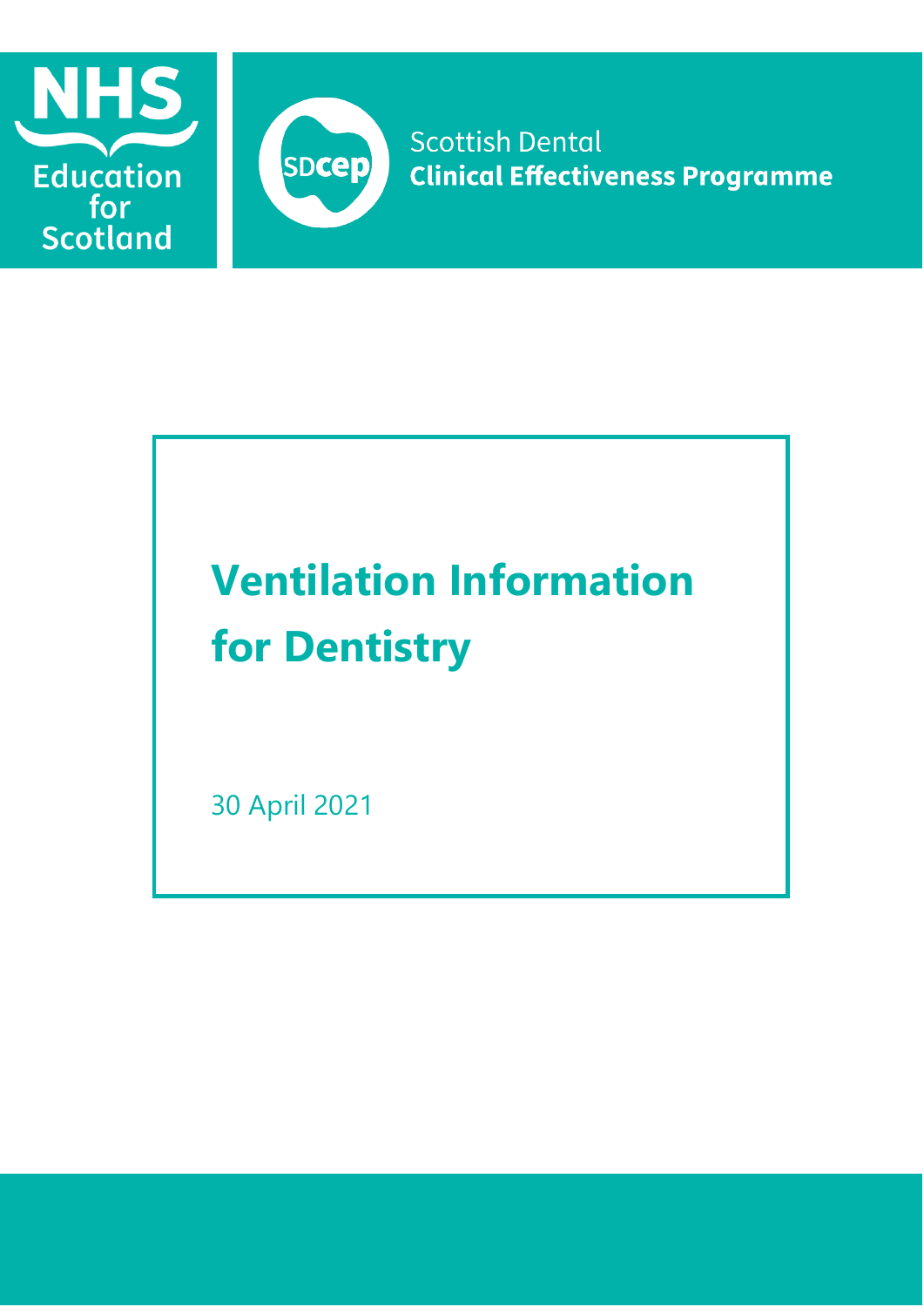## Introduction

This document is provided for information and is not guidance. It aims to provide a summary of information on ventilation to mitigate the risk of COVID-19 transmission, with a focus on advice and information that has relevance for dental facilities. The information has been compiled from several key publicly available documents developed by other organisations and expert groups, including the Scientific Advisory Group for Emergencies (SAGE) Environmental and Modelling group (EMG) and NHS National Services for Scotland (NSS). This resource was developed with input from expert members of the SDCEP Aerosol Generating Procedures Working Group, and end-users.

While this summary document might not fully address all aspects of queries on ventilation, it reflects the currently available information. The key sources are listed at the end of the document and have not been formally appraised for this summary. Direct quotes are shown in italics. For an understanding of the basis for the information and advice, and any underpinning evidence, users are advised to consult the original sources.

## 1. Why is ventilation important?

The SAGE EMG explains that "*the virus that causes COVID-19 is spread through very small aerosols and droplets released in exhaled breath. There is evidence to show that in some cases these aerosols can be carried more than 2m in the air and could cause infection if they are inhaled"* (1). *"Increasing ventilation rate and reducing exposure time are key mitigation measures to control the far-field transmission of SARS-CoV-2 by small aerosols between people who share the same indoor space. The measure is not likely to have significant impacts on close range transmission by droplets and aerosols (within 1-2m) or transmission via contact with surfaces"* (2).

Aerosols are also produced by a range of dental procedures (Aerosol Generating Procedures, AGPs) which have been categorised according to their likelihood of producing small particles (<5 µm) (3). Although the risk of COVID-19 transmission from a dental AGP is unclear, the greatest implications are for the next patient entering the treatment room, who unlike dental staff wearing appropriate personal protective equipment (PPE), will not be able to wear any face-covering during treatment. The post-AGP fallow time is intended to reduce the potential risk to subsequent occupants of the room by allowing for aerosol dispersion. This is primarily achieved by dilution through air changes and consequently ventilation is the main determinant of fallow time (3). AGPs should not be carried out in rooms that have no mechanical or natural ventilation. 1

Adequate ventilation is an important measure to mitigate the risk of COVID-19 transmission not only in clinical areas but also in all occupied spaces throughout the dental practice, including the reception area, waiting rooms, staff areas and toilets.

The SAGE EMG notes that "*ventilation is also important for human health beyond COVID-19. Studies have shown that good ventilation is associated with improved health, better concentration, higher levels of satisfaction with an environment, lower rates of absence from schools and work, better quality of sleep and reduced exposure to a wide range of air pollutants"* (1). Good ventilation will also help combat other known and emerging airborne pathogens.

<sup>&</sup>lt;sup>1</sup> Public Health England. COVID-19: infection prevention and control dental appendix. 2021; <https://www.gov.uk/government/publications/wuhan-novel-coronavirus-infection-prevention-and-control>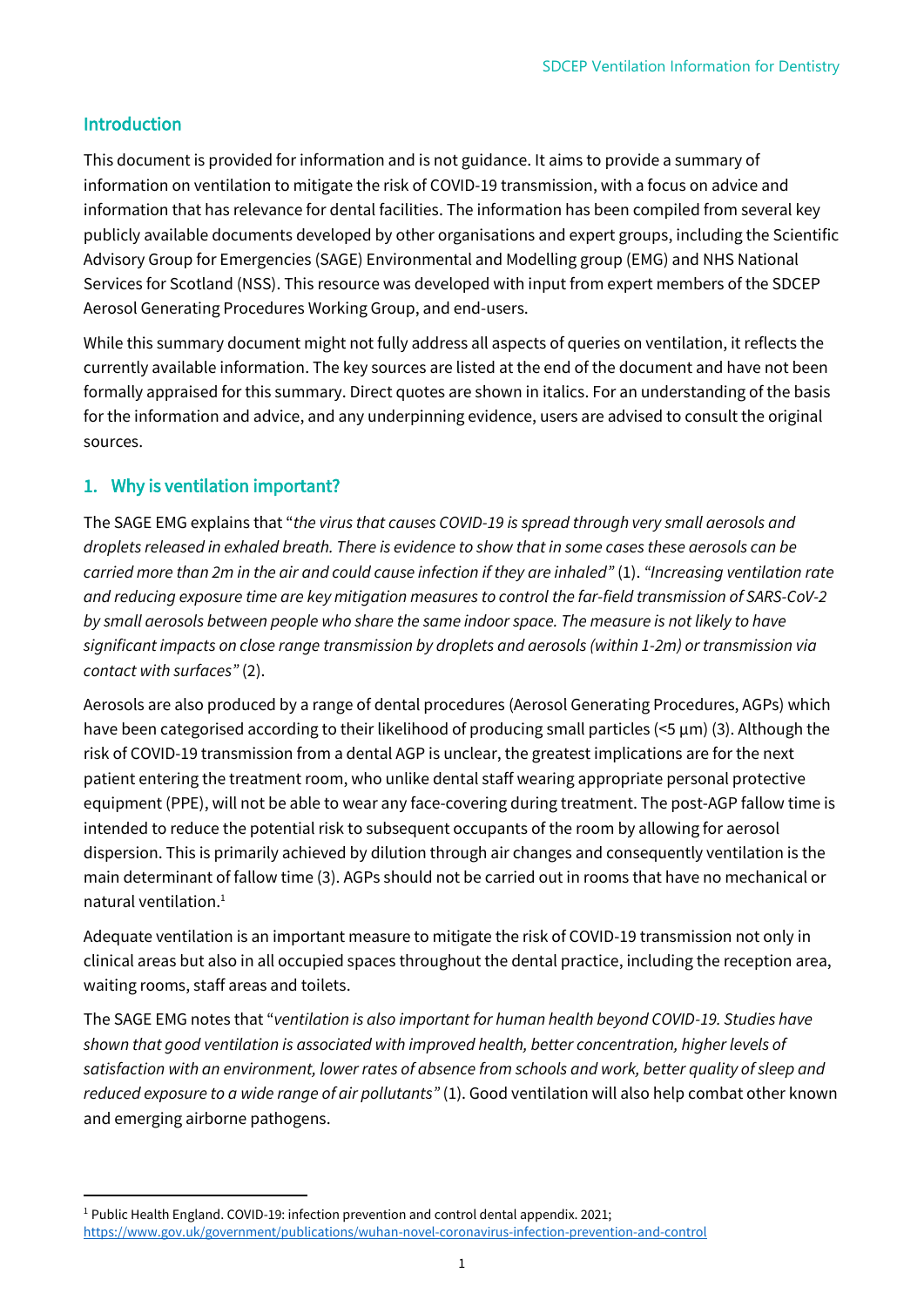# 2. What is the difference between ventilation, air cleaners, extraoral suction and air conditioning?

The SAGE EMG defines ventilation as *"the process of bringing in fresh air from outside and removing indoor air, which may contain pollutants including virus particles"* (1).

SDCEP describes air cleaners as *"devices that use technologies such as high efficiency particulate air (HEPA) filtration, germicidal ultraviolet (GUV) light and ionisation, alone or in combination, to remove or inactivate airborne particles"* (3). Air cleaners do not provide fresh air so are not a source of ventilation. While some may in principle be able to achieve the same effect as ventilation with regard to reducing aerosol levels of SARS-CoV-2 virus or other microbial contaminants, they will not reduce the concentrations of all air pollutants. See Section 8 for more information on air cleaners.

Extraoral suction devices are types of local exhaust ventilation (LEV)<sup>2</sup> and typically use a capture hood or funnel placed near the source of aerosol (i.e. near the patient's mouth), connected via tubing or ducting to an air cleaning component (e.g. HEPA filtration) and an extract fan. While the aim of in-room air cleaners is to reduce airborne contamination throughout the room, LEV systems are designed to remove contamination at the source. Like air cleaners, standalone extraoral suction devices do not provide outside air ventilation. Air cleaners and extraoral suction devices are sometimes also referred to as air purifiers, air scrubbers, air filtration units, portable extraction systems or similar.

According to the SAGE EMG, *"Air conditioning refers to changing the temperature and humidity of the air, usually cooling the air when it is too hot for people to be comfortable. Air conditioning is sometimes connected to the ventilation system, but many rooms have a stand-alone air conditioner which just recirculates the room air. Recirculating air conditioners may pose a risk if they are operated in a room which has a very low outdoor flow rate – the air conditioner can make occupants feel comfortable, but masks the poor air quality and can allow any virus to build up in the air. A number of studies have linked transmission to recirculating air conditioners, with the high velocities created by these units potentially allowing larger viral aerosols to remain airborne over longer distances"* (1).

# 3. What types of building ventilation are used in dental surgeries?

Buildings are ventilated using natural ventilation, mechanical ventilation or a combination of both (sometimes referred to as hybrid ventilation).

Natural ventilation refers to passive air flow through openings including windows, doors, windows vents and external wall vents, air bricks or grilles. Windows and doors are usually the main sources of natural ventilation, but levels are dependent on the extent and frequency of opening and weather conditions. For a given opening, higher ventilation rates are possible when there is a large difference in temperature between indoors and outdoors (winter) and under higher wind speeds. Thermal comfort is a potential issue, particularly during winter. Natural ventilation is likely to be variable, even within an individual surgery and the air change rate can be difficult to measure reliably due to the influence of external weather conditions. This variability can also create changeable pressure differences inside the building, with rooms potentially under negative or positive pressure depending on the external wind conditions.

Mechanical ventilation uses window, wall or ducted fans and grilles to extract and/or supply air. Extraction systems extract room air outside, creating negative pressure in the room which draws air in via external

<sup>&</sup>lt;sup>2</sup> Health and Safety Executive. Controlling airborne contaminants at work. A guide to local exhaust ventilation (LEV). Third edition. 2017. <https://www.hse.gov.uk/pubns/books/hsg258.htm>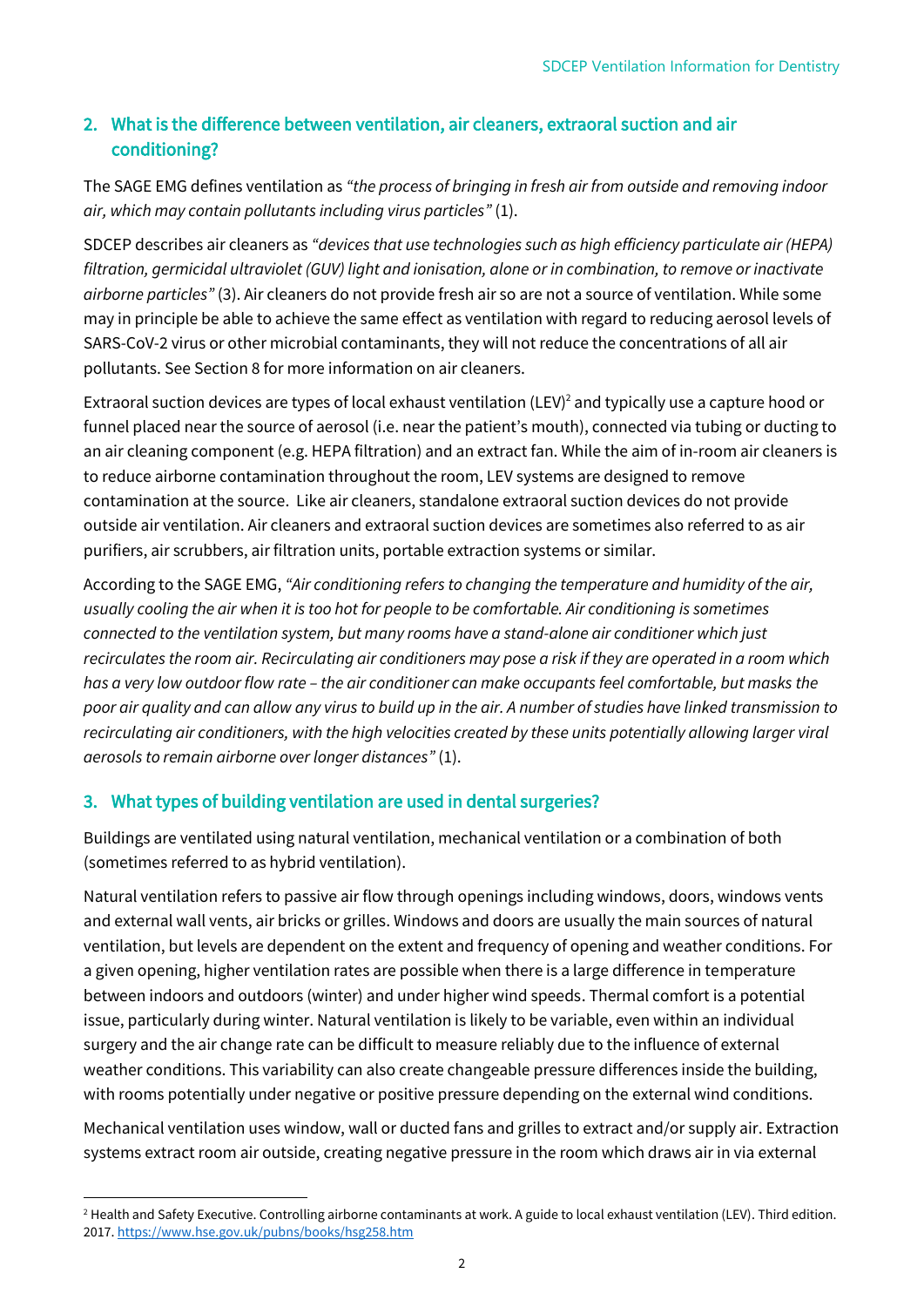vents or from other rooms via gaps under doors etc. Supply systems deliver fresh air into the room, pushing the existing air out through positive pressure and thus encouraging the dilution and mixing of room air. Some systems combine both air supply and extraction. This allows the pressure within the room to be adjusted to minimise the movement of air between spaces, for example, from the treatment room to the reception area. Consideration of the direction of airflow due to pressure differences is important, particularly when implementing any changes to ventilation systems. Systems should be designed to reduce the likelihood that air moves from the treatment room to other spaces within the dental practice.

Mechanical ventilation will provide a more consistent air change rate than natural ventilation, although actual measured air exchange rates may diverge from specification rates if the system is not well designed or maintained. It is important that users understand how to operate the ventilation system correctly and that it is maintained according to manufacturer/installer instructions and is turned on. More detailed information on different types of ventilation is provided i[n Appendix 1 of the NSS SBAR](http://www.scottishdental.org/wp-content/uploads/2020/08/Ventillation-Final-Copy-1.pdf) (4) and in guidance from professional building engineering organisations.3,4

The presence of powered fans in windows or external walls, and/or grilles and vents (and sometimes ducts) on the ceiling or high on the walls would suggest that a dental surgery has a mechanical ventilation system. If the room only has openable windows and no other signs of ventilation, then it is most likely naturally ventilated (1). A room with a fan and an opening window has both mechanical and natural ventilation. If unclear about the type of ventilation, it would be advisable to consult a ventilation engineer (e.g. a member of the Chartered Institution of Building Services Engineers [\(CIBSE\)](https://www.cibse.org/), Building Engineering Services Association [\(BESA\)](https://www.thebesa.com/) or another appropriate professional body).

### 4. What are the requirements for ventilation in dental settings?

As explained in the SDCEP Mitigation of Aerosol Generating Procedures in Dentistry review (3): *"UK building regulations recommend whole building ventilation to be 10 l/s/person<sup>5</sup> and current healthcare guidance for new buildings and major refurbishments6,7 specifies that a treatment room should have at least 10 air changes per hour (ACH). This is also stipulated for a dental treatment room in Scottish Health Planning Note 36 (Part 2 NHS Dental Services in Scotland).<sup>8</sup>* Therefore, all dental care providers are strongly encouraged to investigate dental surgery ventilation and the modifications that may be necessary to meet the requirements of current UK healthcare guidance and legislation. A revised version of HTM 03-01 is expected to be published in 2021. However, this is unlikely to impose additional specific requirements for primary dental care settings.

<sup>&</sup>lt;sup>3</sup> Chartered Institution of Building Services Engineers. COVID-19 Guidance: Ventilation (V4). 23 October 2020; <https://www.cibse.org/knowledge/knowledge-items/detail?id=a0q3Y00000HsaFtQAJ>

<sup>4</sup> The Institute of Healthcare Engineering and Estate Management. Design Output and Performance Specification Guidance for the Ventilation Strategy / Systems for Dental Care Facilities. March 2021[. https://www.iheem.org.uk/iheem-vtp-dental-standard](https://www.iheem.org.uk/iheem-vtp-dental-standard-guidance-note/)[guidance-note/](https://www.iheem.org.uk/iheem-vtp-dental-standard-guidance-note/)

<sup>5</sup> HM Government. The Building Regulations 2010 Approved Document F Ventilation (2010, as amended 2013). 2013; [https://assets.publishing.service.gov.uk/government/uploads/system/uploads/attachment\\_data/ file/468871/ADF\\_LOCKED.pdf.](https://assets.publishing.service.gov.uk/government/uploads/system/uploads/attachment_data/%20file/468871/ADF_LOCKED.pdf) <sup>6</sup> Health Facilities Scotland, NHS National Services Scotland. Scottish Health Technical Memorandum 03-01 Ventilation for healthcare premises Part A – Design and validation. 2006; [http://www.hfs.scot.nhs.uk/publications/1475762746-SHTM%2003-](http://www.hfs.scot.nhs.uk/publications/1475762746-SHTM%2003-01%20V2%20Part%20A.pdf) [01%20V2%20Part%20A.pdf.](http://www.hfs.scot.nhs.uk/publications/1475762746-SHTM%2003-01%20V2%20Part%20A.pdf)

<sup>7</sup> Department of Health. Heating and ventilation systems. Health Technical Memorandum 03-01: Specialised ventilation for healthcare premises. Part A: Design and validation. 2007;

[https://assets.publishing.service.gov.uk/government/uploads/system/uploads/attachment\\_data/ file/144029/HTM\\_03-](https://assets.publishing.service.gov.uk/government/uploads/system/uploads/attachment_data/%20file/144029/HTM_03-01_Part_A.pdf) 01 Part A.pdf.

<sup>&</sup>lt;sup>8</sup> Health Facilities Scotland, NHS National Services Scotland. Scottish Health Planning Note 36 Part 2. NHS Dental Premises in Scotland. 2006[; http://www.hfs.scot.nhs.uk/publications/1476434760-](http://www.hfs.scot.nhs.uk/publications/1476434760-%20SHPN%2036%20Part%202%20DentalFinal.pdf) SHPN%2036%20Part%202%20DentalFinal.pdf.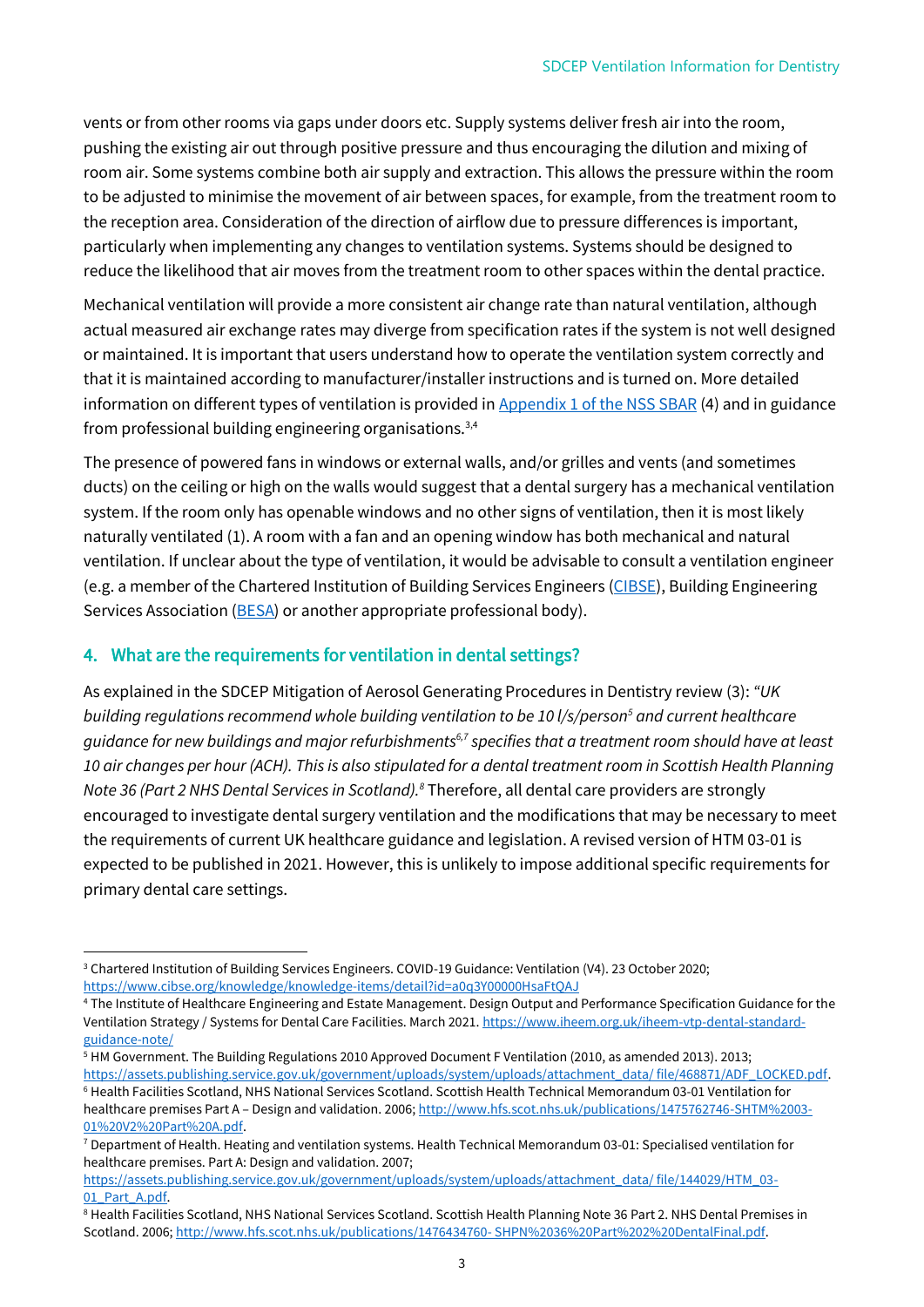## 5. What is the air change rate in my surgery?

The ventilation rate for a room can be described in terms of the number of air changes per hour (ACH). With every air change the new air mixes with the room air, diluting contaminants exponentially. Assuming perfect mixing and no other mechanisms of contaminant removal, the level of any contaminants in the air will be reduced by 63% with each air change.

For mechanical ventilation, calculating the ACH can be straightforward if the air flow rate delivered by the ventilation system and the room volume are known (ACH = the air flow rate in volume per hour divided by the volume of the room). The theoretical air flow rate might be specified in manufacturer/installation records for the ventilation system. Otherwise, an assessment of the flow rate may have to be carried out by a ventilation engineer.

Air change rates from natural ventilation in a dental surgery will vary, being affected by atmospheric conditions and user interactions with windows and doors, and may be difficult to estimate or measure reliably. NSS (4) suggest a pragmatic approach of assigning a rate of 1 ACH for any room ventilated using open windows, which has also been incorporated into the practical guide provided by FGDP(UK)/CGDent.<sup>9</sup> A method for estimating natural ventilation flow rates for spaces with one window (single sided) and more than one window (cross-flow) is also provided in the WHO roadmap on ventilation. $^{10}$ 

The SAGE EMG suggests that *"in some spaces it is possible to use carbon dioxide (CO*2*) meters to estimate the effectiveness of the ventilation* and *a CO<sup>2</sup> meter can be used to identify spaces where ventilation is poor, but they are less effective at showing good ventilation"*. However, they also caution that *"estimating ventilation using CO2meters needs to be done with care as it is possible to get false or inaccurate readings"* and that *"measurement is much more reliable in spaces where there are higher numbers of people".* More information is provided by the SAGE EMG in source (2). Use of  $CO<sub>2</sub>$  meters in dental surgeries where there are only a small number of people present may still give a useful indicator of poor ventilation, but should be treated with caution. Particle counters are not likely to be a reliable method of estimating ventilation as there are multiple particle sources in the environment, particularly when a room is naturally ventilated.

#### 6. How does the ACH relate to post-AGP fallow time?

The fallow time is the time allowed for aerosol dispersion after a dental AGP has been carried out. Since this is primarily achieved by dilution through air changes, the ACH rate is a key determinant of the recommended fallow time (3).

SDCEP proposed a pragmatic scheme for the application of discrete fallow times on completion of a dental procedure likely to produce small aerosol particles (3) which has been incorporated into national infection prevention and control guidance.<sup>11</sup> The suggested benchmark fallow times in the scheme are determined by the range of air change rates that the ACH for a given dental surgery falls into. Dental surgeries with the highest ACH rates benefit from the shortest suggested fallow times.

```
www.fgdp.org.uk/implications-covid-19-safe-management-general-dental-practice-practical-guide
```
<sup>11</sup> Public Health England. COVID-19: infection prevention and control dental appendix. 2021; <https://www.gov.uk/government/publications/wuhan-novel-coronavirus-infection-prevention-and-control>

<sup>9</sup> College of General Dentistry and Faculty of General Dental Practice (UK). Implications of COVID-19 for the safe management of general dental practice - a practical guide. 2 October 2020.

<sup>&</sup>lt;sup>10</sup> World Health Organization. Roadmap to improve and ensure good indoor ventilation in the context of COVID-19. 1 March 2021. <https://www.who.int/publications/i/item/9789240021280>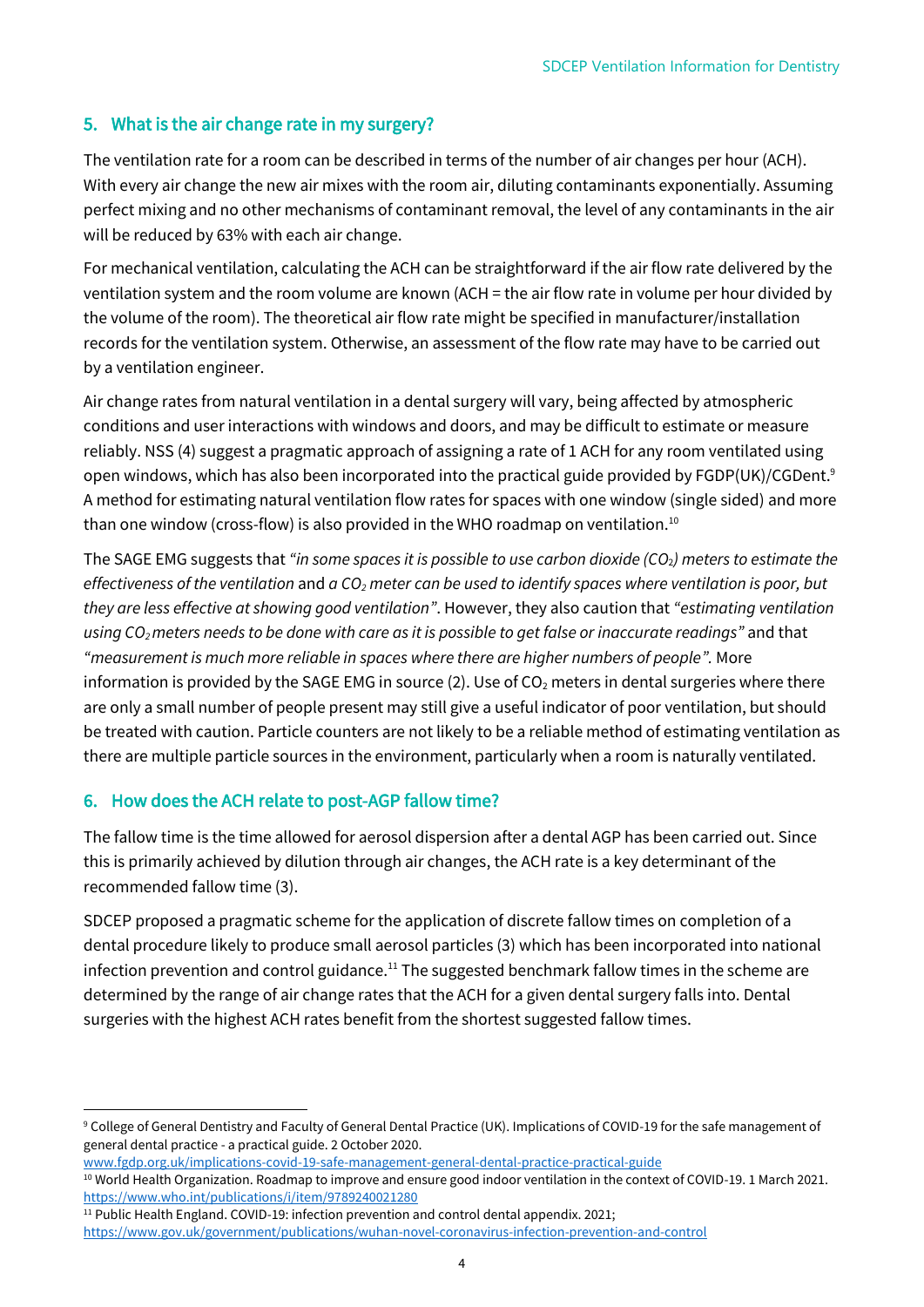## 7. How can I improve the ventilation in my surgery?

The SAGE EMG ventilation report (2) provides a summary of options for improving ventilation, with consideration of effectiveness, advantages and disadvantages, including thermal comfort, energy use, noise and relative cost (see [Table 1 in the SAGE EMG ventilation report\)](http://www.gov.uk/government/publications/emg-role-of-ventilation-in-controlling-sars-cov-2-transmission-30-september-2020). While some of the options, such as increased use of natural ventilation provision and temporary purge ventilation/airing may be relatively easy to carry out in dental premises, others such as installation of new ventilation systems will require specialist advice and services and have significant cost implications.

Note, as stated in the SAGE EMG ventilation report (2), that *"portable fans, ceiling mounted fans or recirculating air conditioners will assist air circulation, but will not add to the air change rate or the amount of outdoor air coming into the space".*

The SAGE EMG advises that *"measures to improve ventilation will be dependent on the particular setting and it is not possible to give a "one size fits all" solution, or a simple rule that everyone can follow"* (2). They also advise that *"any changes to ventilation must consider other negative consequences including financial, energy use, noise, security and health and wellbeing impacts from thermal discomfort and exposure to pollutants"* (2).

Practical tips relating to thermal comfort when increasing natural ventilation, that might be applicable in some dental premises, are provided by the SAGE EMG:

*"More ventilation will be provided with larger openings and, if available, use of opening windows at opposite sides of the building. It is recognised that providing maximum ventilation by opening all windows fully when outdoor air temperatures are low will be difficult or unacceptable. However, occupants might also note that the rate of supply of air increases with larger temperature difference between the inside and outside, so that windows do not need to be opened as much in colder weather to achieve the same flow rates"* (2).

*"If windows have openings at both high and low levels (such as sash windows) using just the top opening can be helpful in colder weather because incoming cold air will mix with warm room air and help temper cold draughts"* (1).

#### 8. Will an air cleaner help?

The SAGE EMG position on air cleaners is:

*"Air cleaning devices are not a substitute for ventilation, and should never be used as a reason to reduce ventilation; all occupied spaces must have some background ventilation to be suitable for human habitation and to comply with building and workplace regulations"* (5).

However, they also acknowledge that air cleaners *"may be suitable for spaces where there is insufficient ventilation and the ventilation can't be improved. There is currently very little evidence that air cleaners are an effective control to prevent COVID-19, however the principles of air cleaning suggests that they may be useful in some cases"* (1).

The SAGE EMG also advises that: *"Air cleaners that are based on filtration (with a HEPA filter) are likely to be most effective, and those that include ultra-violet lamps* (UV-C at 254nm wavelength) *may also work. It is a good idea to avoid any devices that produce ozone or other chemicals as these may be a respiratory irritant. It is also important to consider how much air the device can clean; a small device in a large room will have very little effect. Noise is also an important consideration, particularly for larger devices with a higher fan*  speed" (1). Different air cleaning technologies are compared in **Annex 1 of the SAGE EMG** paper on air [cleaning devices](http://www.gov.uk/government/publications/emg-potential-application-of-air-cleaning-devices-and-personal-decontamination-to-manage-transmission-of-covid-19-4-november-2020) (5).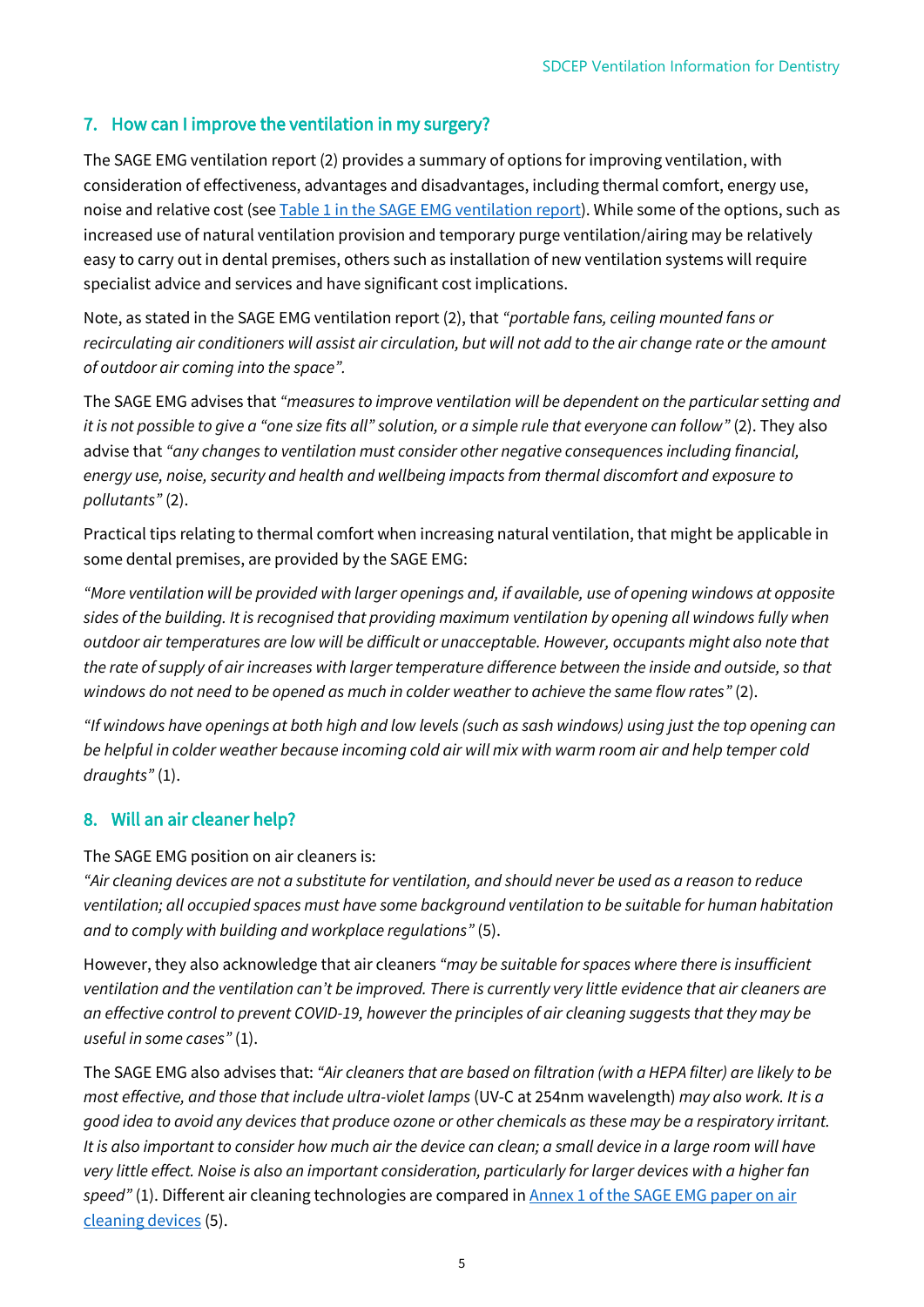The SAGE EMG paper (5) also suggests the potential application of air cleaners for the scenario of aerosol generating procedures in dentistry and healthcare settings, with the following points noted: *"High flow rate portable enclosed devices positioned to remove aerosol generation close to the source. Appropriate in poorly ventilated dental surgeries/treatment rooms, but not likely to be beneficial in spaces with high ventilation rates such as operating theatres."*

Assessing the effectiveness of an air cleaning device in a given setting can be difficult, as indicated by the SAGE EMG:

*"Effectiveness of air cleaning devices depends on multiple parameters including the underlying technology, the design of the device, the in-room location of the device, the environment that it is used in and the maintenance of the device. The performance of most devices is based on data measured in idealised controlled environments, and is likely to be different and often lower in a real-world setting. Caution should be used when considering idealised performance data stated by a manufacturer"* (5).

The NSS SBAR (4) provides a worked example for estimating the equivalent air change rate (ACH) provided by an air cleaner, using the manufacturer's reported clean air delivery rate for the device and the room size. The SBAR advises assuming an efficiency of 50% to take into consideration the recirculation of clean air directly back into the device rather than contributing efficiently to dilution throughout the room. The estimated equivalent ACH provided by the air cleaner can be added to that provided by the natural or mechanical ventilation to give an overall ACH rate for the room (4).

[Annex 2 of the SAGE EMG](http://www.gov.uk/government/publications/emg-potential-application-of-air-cleaning-devices-and-personal-decontamination-to-manage-transmission-of-covid-19-4-november-2020) report (5) includes principles for the safety and maintenance of air cleaning devices that users might find useful.

Local exhaust ventilation (LEV) systems, such as extraoral suction devices, aim to remove airborne contaminants at source. The effectiveness of these devices is unclear at present and neither NSS (4) nor the SAGE EMG (5) make specific recommendations relating to them.

If considering air cleaners or LEVs, it is preferable to have performance ratings that have been determined through independent testing by professional bodies or through published, high quality research rather than manufacturer's claims alone.